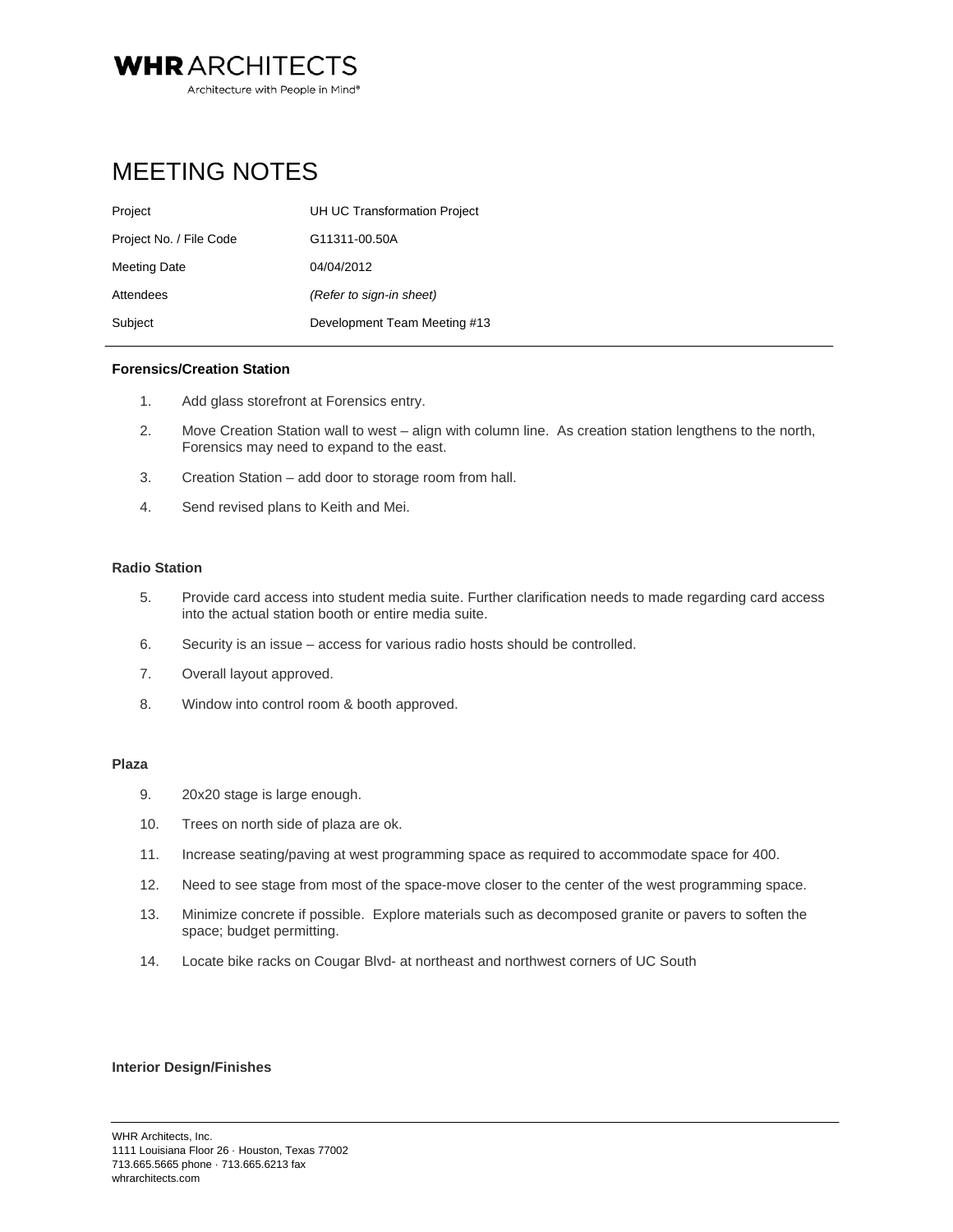- 1. Committee requested images of perforated metal panel installations. Design team needs to ensure that proposed screens will adequately conceal the existing precast panels.
- 2. Sustainability is important in selection of interior & exterior materials.
- 3. Dark carpet samples were not well received. Same with beige samples. There was concern about lighter carpets being a maintenance issue. The committee liked the medium value carpets with geometric patterns. The committee also favored carpet that looks good with the existing chair fabric.
- 4. Powerbond carpet backing has been used in the existing UC and has performed well. The design team should consider it (or something similarly durable) as an option when moving forward with carpet selections.
- 5. Terrazzo or other hard surface flooring preferred on 2<sup>nd</sup> floor. No carpet in the corridors on level 2. The committee liked the idea of reusing the existing terrazzo on level 2 if possible.
- 6. Neutral Terrazzo samples and patterns were favored. Staggered pattern was better received than striped pattern.
- 7. Study Rooms in 2nd floor Lounge need to be cooler, sedated colors.
- 8. Wall colors- The group wanted a field wall color that was warmer/softer than the off-white presented. The gray accent colors presented should be reevaluate as well. In addition more variety of reds should be explored (softer reds preferred in more intimate spaces).
- 9. The medium value wood with tight, linear grain that was proposed (Pencil Wood) was favored by the group. Some felt the use of a darker wood at the Student Leadership and Donor Walls would convey the approptiate sense of formality/importance these two areas require. The design team will continue to explore the use of darker wood as these two areas develop.
- 10. Vinyl transitions strips at carpet to hard flooring. No flush or metal edge at transitions.
- 11. Committee requested that the design team map out materials on plans for future discussions and for the FP&C core group meeting(rendered elevations and floor patterns).
- 12. Red-on-red approach in lounge areas received mixed reviews.
- 13. Long art wall desired on  $2^{nd}$  floor.

#### **ARBOR STEPS**

- 14. Remove tables & chairs from the landings. Replace with soft (lounge-type) seating.
- 15. Darker terrazzo on steps.
- 16. No carpet on lower level of arbor.
- 17. Add tier at each landing platform- further enclosing the lounge spaces.
- 18. Mixed reaction to stair options. Some liked single stair, others liked the two stair scheme. The design team is to prepare a series of alternatives to be reviewed by the committee before the next meeting.
- 19. Mixed reaction to red carpet inserts at landings. Some thought that more wood should be integrated into landings.
- 20. Concern about accessibility to platforms. Top platform may need to be fully accessible from level 1.